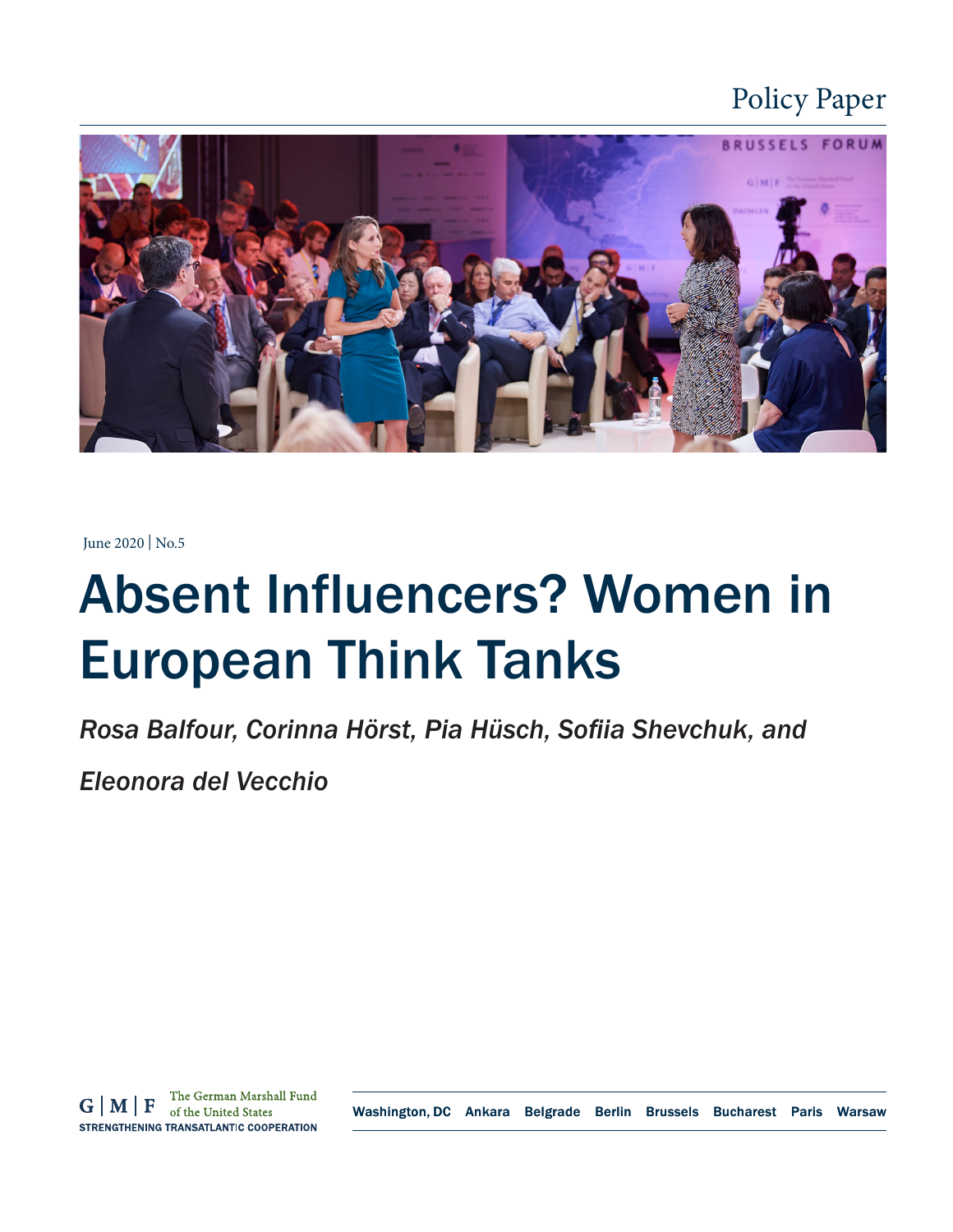## Summary

European think tanks have until recently been somewhat immune from discussions on gender equality. As non-profit organizations, operating independently of governments and political parties, their organizational structure and productivities have seldom been scrutinized as other institutions in the political realm. Yet, think tanks are key influencers of public policy and their research, analysis, and engagement in public debate should reflect the diversity of the societies they are part of impacts the quality and relevance of their work given their role as informers of public opinion.

This paper argues that think tanks need to refocus on their value, mission, and role in order to be impactful in the current competitive and often poisonous political environment in many countries. As long as they do not renew their composition and capacity for innovation by bringing in fresh ideas from a more diversified mix of genders, ages, nationalities, and social, educational, and political backgrounds, they run the risk of being seen as "elitist" and out of touch with society as they do not reflect their diversity.

Reviewing the gender composition of 25 European think tanks reveal that while European think tanks employ men and women nearly equally, their leadership continues to be male-dominated. This is also the case on the research and analysis, or "content," side of think tanks. At the senior level, the content work of think tanks is male-dominated, though there is greater gender equality at the entry and mid-career levels. On the administrative side of European think tanks, which is less visible to the public, the situation is different. Women make up 66 percent of senior employees and 74 percent of non-senior ones in "organizational" departments such as communications, finance, human resources, IT, and partnership and fundraising.

While the greater proportion of women in organizational functions has helped improve their number in the executive teams and the overall proportion of women in think tanks, there is increasingly a gendering of careers. While women have risen in the administration of think tanks, they are still poorly represented as senior experts, directors, and presidents of think tanks.

This paper contends that, if they want to continue to play a leading role across their fields of expertise and shape the way forward for Europe and the EU, think tanks must commit to reflecting in their composition the societies they aim to serve. It offers recommendations for changes they can learn from their peers in Europe and the United States to address the inadequate gender status quo in their organizational structures and procedures to ensure they remain relevant and impactful in the 21st century. These changes fall under following categories:

- Create a diversity-and-inclusion committee to advise the leadership and board;
- Addressing discriminatory hiring and human-resources practices;
- Offering paid internships or traineeships to ensure a more diverse pipeline for junior positions;
- Creating an inclusive, flexible work environment;
- Making diversity part of the vision plan and the mission;
- Eliminating all-male panels and authorship;
- Addressing criteria and methods for tasks and promotion; and
- Promoting cooperation on diversity and inclusion.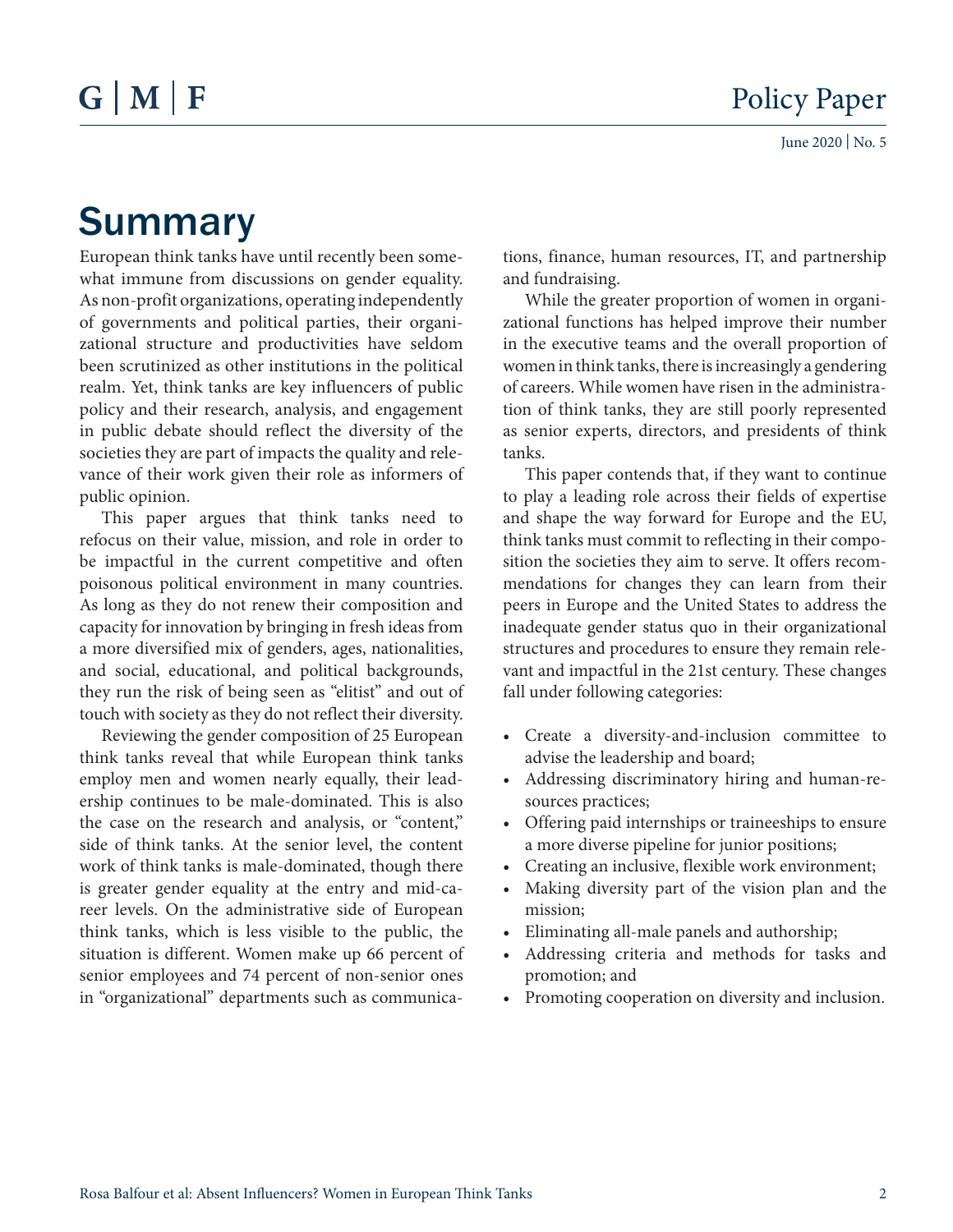#### Introduction

In 2019, the European Commission appointed its first female head, Ursula von der Leyen, along with 12 female commissioners (out of 27) and a commissioner for equality. Since last year's elections, the European Parliament has 288 female members (41 percent, up from 37 percent in 2014 and 35 percent in 2009.) By comparison, in the United States following the 2018 midterm elections, there are 127 women in Congress, making up 24 percent of the House of Representatives and 25 of the Senate (compared to 19.4 percent in 2017-2019 Congress). These numbers reflect the numerous efforts to increase the number of women in high-level and decision-making positions.

As organizations that play a vital role in political and policy arenas, think tanks have until recently been somewhat immune from discussions on gender equality. As providers of public policy research, analysis, and advice, as well as in their position often as non-profit organizations, operating independently of governments and political parties, their organizational set-up and outputs have seldom been scrutinized as intensely as other institutions in the political realm.

Think tanks are key influencers of public policy and whether their research, analysis, and engagement in public debate reflect the diversity of the societies they are part of impacts the quality and relevance of their work. Their diversity not only influences the extent of innovation of their intellectual products and their advice to policymakers, it also shapes their role as informers of public opinion. Parts of the private sector have already realized that diverse teams create better products that are more attractive to a diverse consumer base.<sup>1</sup> Similarly, the degree of diversity in think tanks will shape the scope of their original and forward-looking ideas—a claim so many of them take pride in. While diversity is not limited to gender, this paper examines gender diversity only.

The environment in which think tanks operate has changed too, and in some respects quite dramatically. The role of research, evidence-based argumentation, and fact-driven policy has been severely undermined by the vilification of expertise, and the spread of disinformation, or "alternative facts" (as former adviser to the U.S. president Kellyanne Conway famously put it.) Think tanks too have been late to rise to the challenge of populism and disinformation, suffering from complacency and lack of foresight in predicting the political changes that have been shaping our times, such as the global impact of the financial crisis or the surge of populism.

*Women leaders have been praised for acting early and decisively to control the spread of coronavirus and for connecting public health and international security.* 

The experience of the coronavirus pandemic confirms the importance of gender diversity in policymaking. The performance of countries with female heads of government, while still a small category, in dealing with the crisis has so far been positive. Women leaders have been praised for acting early and decisively to control the spread of coronavirus and for connecting public health and international security. They have displayed a compassionate leadership style, acknowledged their anxiety, ordered inclusive solutions that responded to the various voices and needs in society, and communicated clearly.<sup>2</sup> But the crisis not only sees a different appreciation of leadership skills, it has also brought back an appreciation of expertise as

<sup>1</sup> Michael Bush & Kim Peters, "How the Best Companies Do Diversity [Right,](https://fortune.com/2016/12/05/diversity-inclusion-workplaces/)" Fortune, December 5, 2016; Society for Human Resource Man-agement, ["Global Diversity and Inclusion,](http://graphics.eiu.com/upload/eb/DiversityandInclusion.pdf)" Economist Intelligence Unit, 2009.

<sup>2</sup> Leta Hong Fincher, "Women leaders are doing a disproportionately [great job at handling the pandemic. So why aren't there more of them?](https://edition.cnn.com/2020/04/14/asia/women-government-leaders-coronavirus-hnk-intl/index.html)", CNN, April 16, 2020; Tomas Chamorro-Premuzic, ["Are Women Better](https://www.forbes.com/sites/tomaspremuzic/2020/04/10/are-female-leaders-better-at-managing-the-covid19-pandemic/#157787f328d4)  [At Managing The Covid19 Pandemic?"](https://www.forbes.com/sites/tomaspremuzic/2020/04/10/are-female-leaders-better-at-managing-the-covid19-pandemic/#157787f328d4), Forbes, April 10, 2020; Emma Graham-Harrison, ["Covid-19: how world leaders responded to the cri](https://www.theguardian.com/world/2020/apr/12/covid-19-how-world-leaders-responded-to-the-crisis)[sis",](https://www.theguardian.com/world/2020/apr/12/covid-19-how-world-leaders-responded-to-the-crisis) The Guardian, April 12, 2020; Isabelle François & Marta Martinelli, ["Leading with compassion: Emerging lessons from Covid19"](https://www.wiis-brussels.org/post/leading-with-compassion-emerging-lessons-from-covid19), WIIS Brussels, April 15, 2020.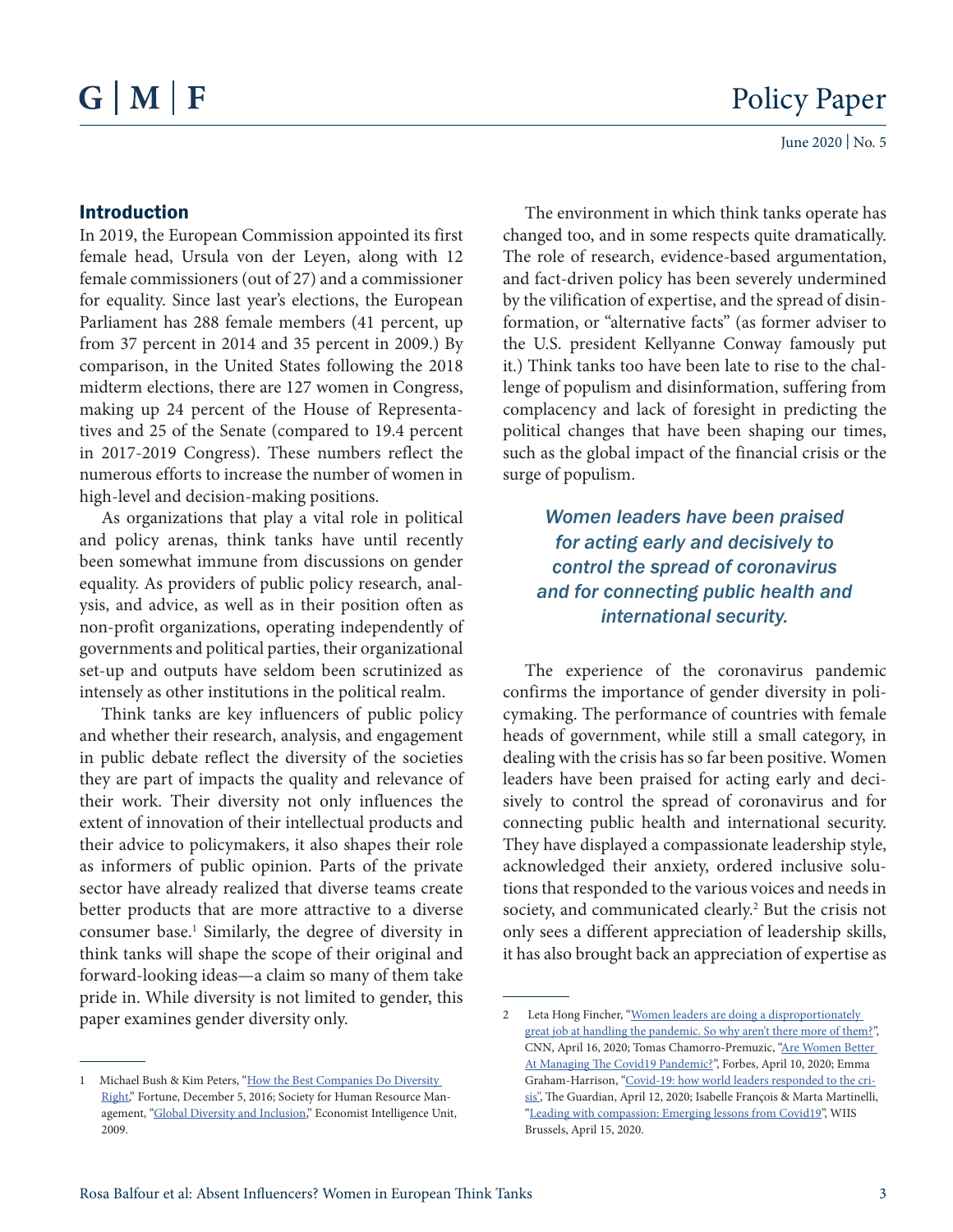politicians and the general public are craving accurate information on everything from health to economics, security, and global affairs. While it remains to be seen how strong a subsequent backlash against this will be, the current situation reinforces the need to focus on the gender performances of think tanks and policy institutions.

To work in the current competitive and often poisonous political environment in many countries, think tanks need to refocus on their value, mission, and role. The accusation that they are "elite" or "establishment" institutions that do not reflect society and its diversity will ring true as long as they do not renew their composition and capacity for innovation by bringing in fresh ideas from a more diversified mix of genders, ages, nationalities, and social, educational, and political backgrounds.<sup>3</sup>

Against this backdrop, it is high time to review the state of play of gender equality within European think tanks. In 2018, Women in International Security (WIIS) in the United States created a gender scorecard to examine the gender balance of think tanks working on foreign affairs and international relations based in and around Washington, DC.4 This highlighted significant disparity in the number of male and female think tank leaders. In the United States, the Brookings Institution, the Rand Corporation, and the Urban Institute have published their demographic data and committed to actions related to diversity and inclusion.5 At the German Marshall Fund of the United States, there have been staff proposals to pay greater attention to diversifying the organization's make-up, beginning with the pool of candidates considered for positions. (See Annex 3.)

European policy circles now address the issue of gender diversity in panels and conferences thanks

to the bottom-up initiatives such as EU Panel Watch and the Brussels Binder.<sup>6</sup> This paper is the first review of the gender composition of European think tanks. The 25 surveyed think tanks were selected using the "Global Go To Think Tank Index 2019". 7

### Unbalanced at the Top and in Content

European think tanks employ men and women nearly equally. The gender balance of full-time salaried employees is relatively even, with 55 percent men and 45 percent women. Upon closer inspection, however, this gender balance is superficial. As Figure 1 shows, the leadership of think tanks continues to be male-dominated; all presidents (mostly honorary, representational roles) and three-quarters of directors (executive roles) are men. This is similar to the picture in Washington where women head one-third of the 22 think tanks surveyed by WIIS. In Central and Eastern Europe, the leadership of think tanks is slightly more female than Western Europe with a 5 to 3 ratio. Here Providus and the Lithuanian Free Market Institute are led by women while the Slovak Foreign Policy Association is run jointly by one man and one woman. In Western Europe, the practice of think tanks having a high-profile president performing largely representation roles is quite common. Two of the four think tanks led by women, Istituto Affari Internazionali and DGAP, are formally headed by male presidents.

The composition of governing boards repeats the pattern, with less than one-quarter of members being female. This may in part be explained by the fact that many boards include the former leadership of the think tank as well as former government or political representatives, or former diplomats—that is, former occupants of positions that are often still male-dominated. This is similar to the one in the United States,

<sup>3</sup> Rosa Balfour, "[What are think tanks for? Policy research in the age of](https://medium.com/@lseideas/what-are-think-tanks-for-policy-research-in-the-age-of-anti-expertise-d7d8131fff45)  [anti-expertise](https://medium.com/@lseideas/what-are-think-tanks-for-policy-research-in-the-age-of-anti-expertise-d7d8131fff45)," LSE IDEAS, December 11, 2017.

<sup>4</sup> WIIS Washington, DC, ["WIIS Gender Scorecard: Washington, DC,](https://www.wiisglobal.org/programs/gender-scorecard-initiative/wiis-gender-scorecard-washington-dc-think-tanks-2018/)  [Think Tanks — 2018](https://www.wiisglobal.org/programs/gender-scorecard-initiative/wiis-gender-scorecard-washington-dc-think-tanks-2018/)," September 24, 2018.

<sup>5</sup> Brookings Institution, ["Inclusion and Diversity,](https://www.brookings.edu/interactives/inclusion-and-diversity/)" 2019; Rand Corpora-tion, ["Diversity and Inclusion at RAND,](https://www.rand.org/about/diversity.html)" 2019; Urban Institute, ["Diversi](https://www.urban.org/aboutus/why-urban/diversity-equity-and-inclusion-urban)[ty, Equity, and Inclusion at Urban](https://www.urban.org/aboutus/why-urban/diversity-equity-and-inclusion-urban)," 2019.

<sup>6</sup> The [Brussels Binder i](http://www.brusselsbinder.org/)s a publicly available database of women experts; EU Panel Watch is a campaign that monitored EU events and called out imbalanced panels. It ended its activities in November 2019, but background can be found [here](https://medium.com/@info_1315)

<sup>7</sup> James G. McGann, ["2018 Global Go To Think Tank Index Report,](https://repository.upenn.edu/think_tanks/16/)" Think Tanks and Civil Societies Program, Lauder Institute, University of Pennsylvania, January 29, 2019.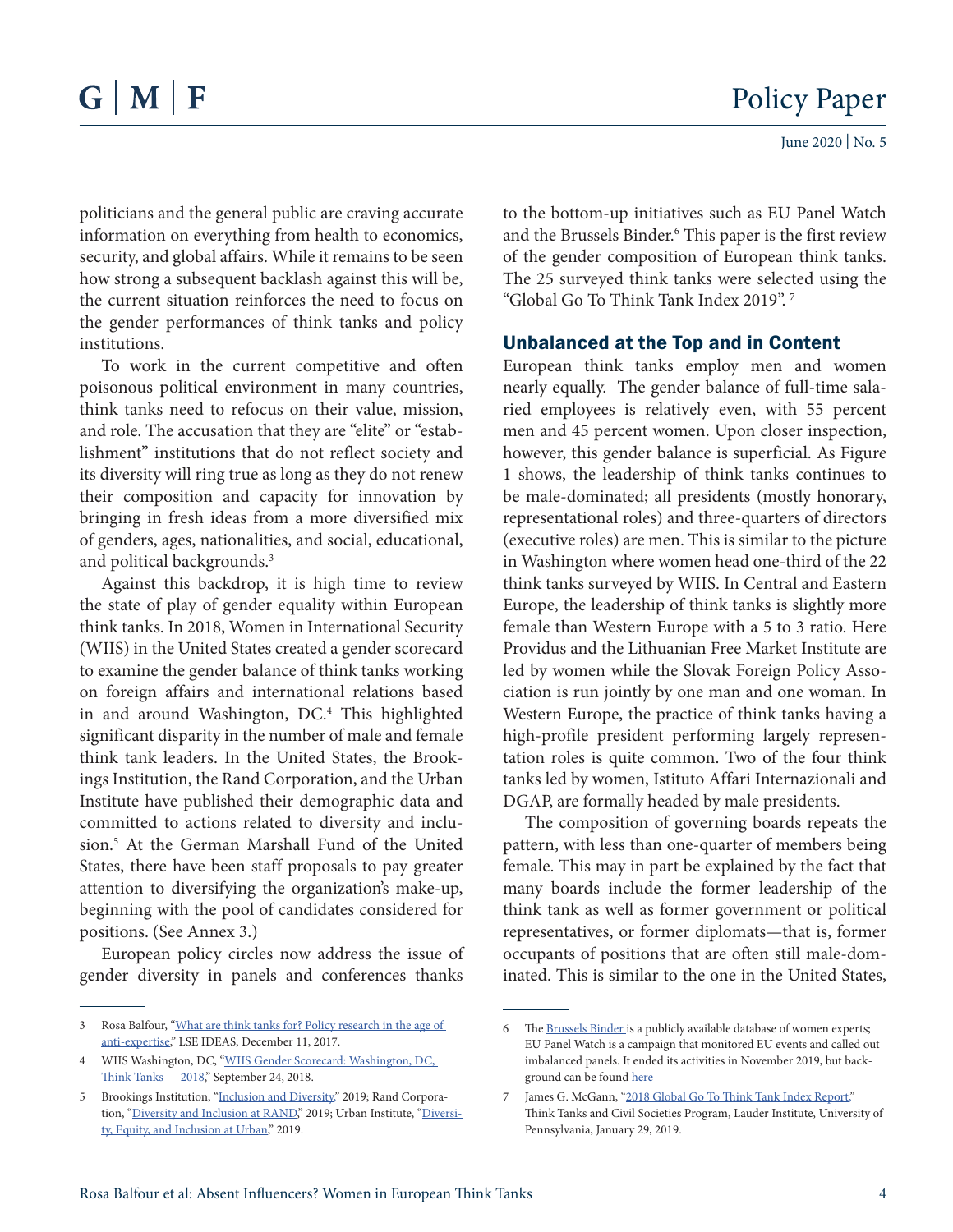

### *Figure 1. Gender Breakdown of Think Tank Roles, %.*

where women make up less than one-quarter of board members, according to WIIS.

On the research and analysis, or "content," side of European think tanks, the gender gap somewhat improves with 64 percent of men holding senior positions—as directors of research programs or senior fellows—versus 36 percent of women. At the non-senior level of content work, 48 percent of experts are women. In other words, the senior level in content work is male-dominated whereas there is greater gender equality at entry and mid-career levels.

This snapshot does not capture the reasons for the gender gap between senior and less senior positions in think tanks. It does suggest that women are not climbing the ladder of think-tank hierarchies, are less frequently promoted to senior levels, and thereby less frequently making it up to the executive and leadership levels. Possible explanations could be that women are not good in negotiating their job titles, leave think thanks to pursue positions elsewhere, remain in mid-level positions due to caring responsibilities at home—a structural problems in the job market in general—or there are simply no upward mobility opportunities and higher positions are already filled by men.

The numbers tell a different story when it comes to the administration of European think tanks. In those surveyed, women make up 66 percent of senior employees and 74 percent of non-senior ones in "organizational" departments such as communications, finance, human resources, IT, and partnership and fundraising. In the Central and Eastern European ones surveyed, 100 percent of senior non-content staff are women. These departments are, however, less visible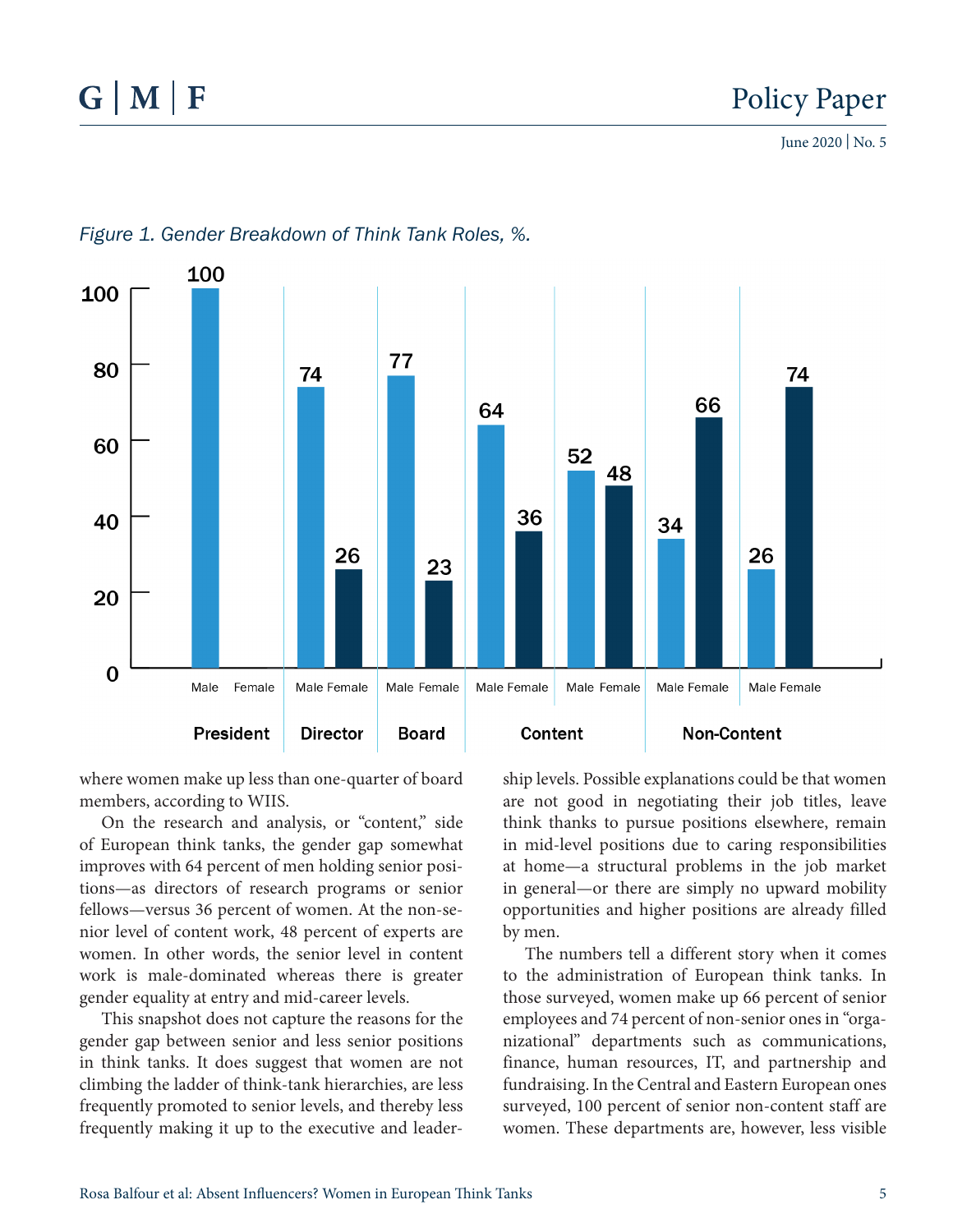## $G|M|F$

June 2020 | No. 5

in the public recognition of a think tank and at times tend to be less valued.

This survey distinguishes between the heads of think tanks and representative roles—the director and president, depending on the institution—and the executive or management teams. Executive teams often include senior non-content staff, such as heads of finance or partnership and fundraising. As result of women's greater representation in such positions, the gender balance in executive teams is far more even than that the category of directors/presidents, with 56 percent of men to 44 percent of women. (See Figure 2.)

While there are differences among think tanks and a few exceptions, the data presents a roughly similar picture across them. The imbalance between men and women is consistent and common. Even in the few cases where a think tank is led by a woman, the governing boards and leadership remains dominated by men. It is the same for senior content positions. The only areas where women are more present are in non-content departments. The aggregate numbers hide exceptions or good examples, such as an equal male-female board or senior content staff.

#### Gendered Roles

The greater proportion of women in organizational functions has helped improve their number in the executive teams and the overall proportion of women in think tanks. The flip side to this progress, however, is an increased gendering of careers: while women have risen in the administration of think tanks, they are still poorly represented as senior experts, directors, and presidents of think tanks. This chimes with other studies. One study found that between 2012 and 2017 the only panels at European high-level conference in which women speakers outnumbered men were those on gender, where 78 percent of speakers were women.<sup>8</sup> At the same time, men accounted for 82 percent of speakers on foreign policy, 80 percent on the EU, 79 percent on security, and 78 percent on economics.



*Figure 2. Gender Composition of Think Tank Executive Teams*

The same study found that in 2017 just 29 percent of speakers at these conferences were women. According to another study, at 150 events monitored in Brussels in November 2018, 28.4 percent of speakers were women with think tanks performing more poorly than the EU institutions, NGOs, and businesses in hosting gender-equal panels. Twenty-six percent of panels were all-male panels.<sup>9</sup> Naming-and-shaming initiatives have started to urge conference organizers to design more diverse panels, but "manels" are still a frequent occurrence.

This situation is reflected elsewhere. Academic journals publish fewer articles by women and the topics are strongly gendered. For example, according to one study, women are more likely than men to write about gender, race, and discrimination, and journals are less likely to publish articles on such topics.10 In light of this, it would be expected that a think tank specializing in a traditionally male-dominated policy

Open Society Foundation, "An End to Manels II: Closing the Gender [Gap at Europe's Top Policy Events,"](https://www.opensocietyfoundations.org/uploads/aea89320-53da-44ff-8c7a-aa570793b118/an-end-to-manels-II-20181105.pdf) 2018.

<sup>9</sup> EU Panel Watch, ["How thick is the glass ceiling?](https://medium.com/@info_1315/how-thick-is-the-glass-ceiling-c72a866642ef)," Medium, November 5, 2019.

<sup>10</sup> Ellen M. Rey & Jane Lawrence Summer, ["You Research Like a Girl:](https://www.cambridge.org/core/journals/ps-political-science-and-politics/article/you-research-like-a-girl-gendered-research-agendas-and-their-implications/6017F061B759D870183FC6D8A71C1DCF)  [Gendered Research Agendas and Their Implications,](https://www.cambridge.org/core/journals/ps-political-science-and-politics/article/you-research-like-a-girl-gendered-research-agendas-and-their-implications/6017F061B759D870183FC6D8A71C1DCF)" American Political Science Association, October 2019.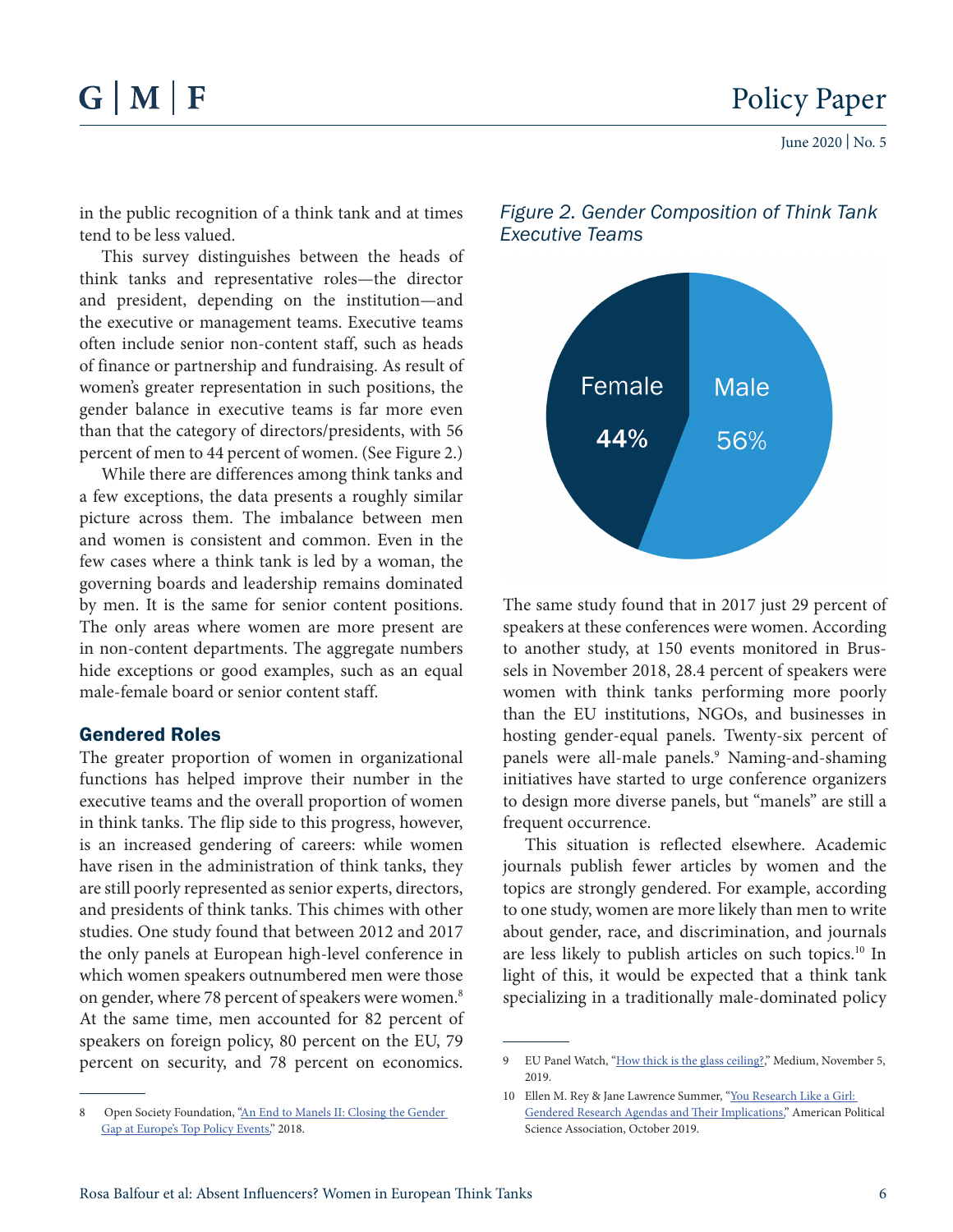fields such as security and economics would employ far more men. Indeed, the think tanks surveyed here that specialize in economics or security have fewer women. For example, the Adam Smith Institute and the International Institute for Strategic Studies in the United Kingdom have very low numbers of women. Bruegel, one of the top European think tanks focusing on economics, has made huge efforts to address its gender imbalance and now has a female deputy director and women in several senior positions. Yet, its experience suggests that, while younger generations of female economists are emerging, senior ones are few (and in high demand).

*The data gathered for this study of women in think tanks in Europe paint a similar picture as the findings of studies in related political spheres when it comes to gender disparity.* 

Most European think tanks surveyed here are generalist ones, focusing on European and international affairs. Therefore, their research topics are varied, and not just those where men have been dominant. But the gender gaps at senior levels and within the community of expertise are significant.

Analysis of social media also reveals gender biases. One study found that "with few exceptions, female think-tank experts have less influence in Twitter than their male counterparts," which was explained by lower numbers of women holding executive or leadership roles.<sup>11</sup> Furthermore, there is mounting evidence that experts and journalists who are female or otherwise identifiable as a minority are targeted more with hateful content and greater vitriol on social media,

possibly discouraging women from being active on these platforms.<sup>12</sup>

#### The Absence of Women

The data gathered for this study of women in think tanks in Europe paint a similar picture as the findings of studies in related political spheres when it comes to gender disparity. The trend for women to occupy only around one-third of positions at the highest level of think tanks comes as no surprise; they reflect statistics about gender parity in political positions across the EU, where women make up 28 percent of ministers, 29 percent of members of national parliaments, and 28.5 percent of members of regional assemblies.<sup>13</sup>

The overall proportion of women in ministerial positions or national parliaments in the EU—just under one-third—also hides substantial differences among the member states, with Sweden and Denmark topping virtually all rankings with respect to gender equality and Greece and Hungary consistently ranking at the bottom. In the Scandinavian countries, a decade of positive-discrimination policies, such as quotas, gender-conscious hiring and nomination practices, have helped increase the number of women in governments. This has happened even more systematically in the private sector. For instance, in 2019 women made up 25 percent of the boards of the largest European quoted companies quoted on the stock market, supervisory boards, or boards of directors but that figure was 38 percent in countries that introduced quotas.<sup>14</sup> The 2014–19 European Commission prioritized increasing the number of women in management positions, even if it meant at times freezing appointments when candidate pools were not gender-balanced.<sup>15</sup>

<sup>11</sup> Cristina Manzano & Juan A. Sánchez-Giménez, ["Women, gender and](http://www.realinstitutoelcano.org/wps/wcm/connect/bf891223-deaf-4454-8719-50d5c12adc1c/ARI38-2019-Manzano-Sanchez-Women-gender-think-tanks-political-influence-network-Twitter-2018.pdf?MOD=AJPERES&CACHEID=bf891223-deaf-4454-8719-50d5c12adc1c)  [think tanks: political influence network in Twitter 2018,"](http://www.realinstitutoelcano.org/wps/wcm/connect/bf891223-deaf-4454-8719-50d5c12adc1c/ARI38-2019-Manzano-Sanchez-Women-gender-think-tanks-political-influence-network-Twitter-2018.pdf?MOD=AJPERES&CACHEID=bf891223-deaf-4454-8719-50d5c12adc1c) Real Instituto Elcano, April 2, 2019.

<sup>12</sup> Becky Gardiner, Mahana Mansfield, Ian Anderson, Josh Holder, Daan Louter & Monica Ulmanu, "The dark side of Guardian comments", The Guardian, April 12, 2016.

<sup>13</sup> European Institute for Gender Equality, ["Gender equality index"](https://eige.europa.eu/gender-equality-index/2019/domain/power), Power in the European Union, 2019.

<sup>14</sup> Ibid.

<sup>15</sup> European Commission, "[Women in management: Juncker Commission](https://ec.europa.eu/commission/presscorner/detail/en/IP_19_6139)  [exceeds its 40 percent target,](https://ec.europa.eu/commission/presscorner/detail/en/IP_19_6139)" October 22, 2019.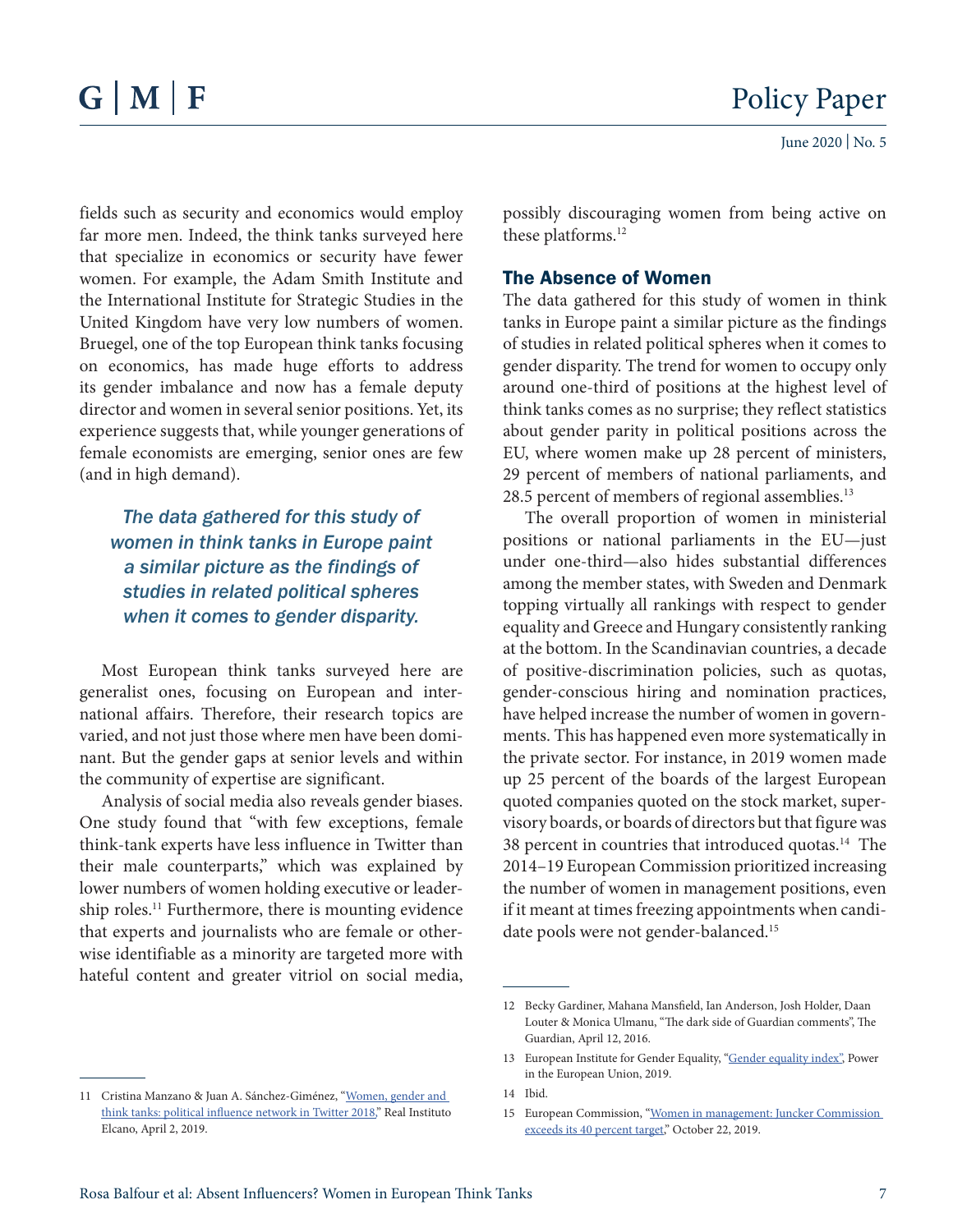#### Conclusion

Think tanks like to convey an image of creativity, excellence, foresight capacity, and being drivers of policy solutions by deepening understanding and multidisciplinary approaches, to use some commonly used self-descriptions. They pride themselves on a rich and diversified network of contacts, often across the globe. Indeed, these are among the strengths of think tanks, but at the same time they remain hierarchically organized with few positions at the top that are overwhelmingly occupied by men. This gender imbalance reflects the one in politics, government, and in many corporate boards. For think tanks to produce innovative thinking, the first step is to correct their internal composition to reflect a greater diversity of perspectives.

The changing public debate on gender equality has ensured that think tanks and their leaderships are finally aware of their shortcomings. The 25 European think tanks surveyed claim to be committed to identifying ways to rectify their gender imbalances. This is welcome not simply for the sake of gender diversity. The core role of think tanks—providing expertise and evidence-based analysis—is increasingly under attack from disinformation and populists and their supporters, as they are seen among those institutions that are perceived as "elite" and thus having also lost the trust of the public. Greater diversity within think tanks is a first step toward increasing their capacity to be empathetic to developments in society and provide more nuanced analysis across the board.

If think tanks want to continue to play a leading role across their fields of expertise and shape the way forward for Europe and the EU, they must commit to reflecting in their composition the societies they aim to serve. What can be done to break up structures that reinforce benevolent, paternalistic, or self-centered men from dominating how politics are practiced and policies written? With a vibrant civil society in Europe demanding alternatives to stop climate change, counter government corruption, and uphold the rule of law, the time is ripe for action on diversity.

In this regard, European think tanks must consider also whether they want to take a top-down approach for instance, by following the examples of the European Commission and some private-sector actors in diversifying their personnel and work outputs—or follow the bottom-up dynamics challenging the status quo and structures upholding outdated practices. Introducing change in think tanks, which are often relatively small organizations, financially challenged, and highly dependent on established personnel and personalities, can be arduous, but there are several practices that can be adopted to start positive change processes—some of which have been implemented by a few think tanks with promising results so far.

#### Recommendations for Organizational **Changes**

Below are recommendations that European think tanks can learn from their peers in Europe and the United States to take a step toward changing the inadequate gender status quo in their organizational structures and procedures. These small, practical steps to adapt structures will help ensure they remain relevant and impactful in the 21st century. As European Commission President von der Leyen calls for consultation processes around the future of Europe, it is an opportune time for think tanks to ensure that the debates, analyses, and recommendations they generate and contribute to also include women.

### *Create a diversity-and-inclusion committee to advise the leadership and board*

Rather than assigning a diversity officer, think tanks should create a diversity and inclusion committee that includes men and women, younger and older, as well as staff from different programs/departments of the organization and hierarchical levels to advise the leadership on best practices—for example, on mainstreaming gender perspectives, developing guidelines for external engagement, evaluating employment practices, and improving communications.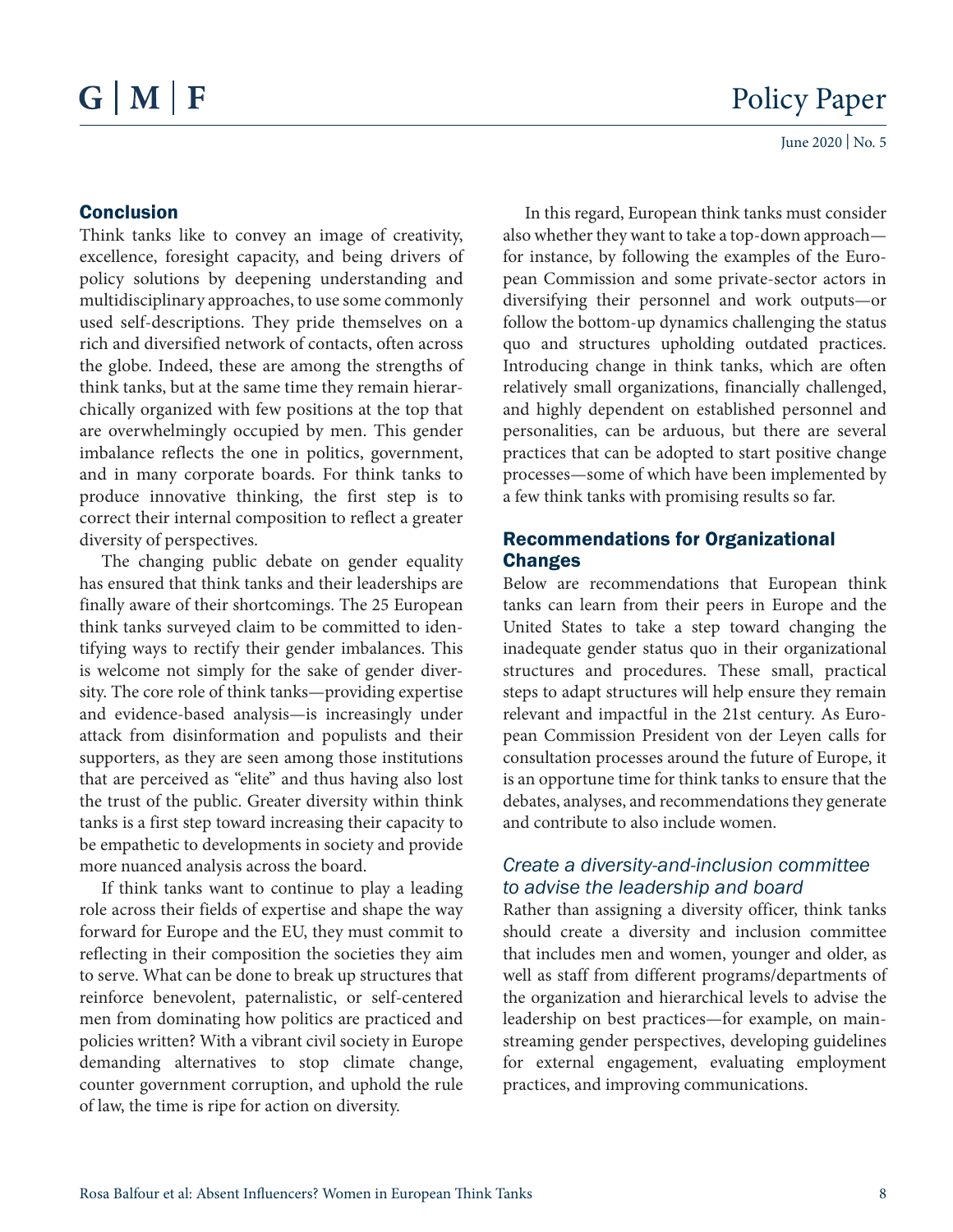#### *Address discriminatory hiring and humanresources practices*

Think tanks should review their hiring practices and introduce gender-neutral mechanisms such as inclusive language in job ads and advertising positions across diverse and non-traditional outlets. They should adopt blind application procedures and flexible requirements to ensure that markers of diversity such as gender but also different mother tongue, disability, alternative educational history are considered in all human-resources procedures. Further, they need to ensure that hiring decisions and promotions are made by a diverse group. They should also introduce diversity as a benchmark in performance reviews.

### *Offer paid internships or traineeships to ensure a more diverse pipeline for junior positions*

In order to ensure that a broader segment of the population can enter the world of policy analysis and have their experiences and backgrounds feed into their work, think tanks should offer financial compensation for interns and trainees to build a socioeconomically diverse pipeline for future employees, which also enables women from working-class or ethnically diverse backgrounds to enter this field. Think tanks could, for example, benefit from schemes like the EU-funded Erasmus+ traineeship that enables recent graduates to gain early employment experience. In the United States, for example, in order to attract more diverse applicant pools, the Brookings Institution has cultivated relationships with diverse universities, fellowship programs, and associations, including those serving populations traditionally underrepresented in the policy workforce.

### *Create an inclusive, flexible work environment*

Think tanks need to address the various problems that keep women out of, from returning to, or from advancing in the workplace, including maternity leave and additional caring burdens. This could include job sharing, work-from-home flexibility, on-site childcare solutions, eliminating evening meetings and events, and instituting gender-neutral policies (for example, on parental leave). Mentoring relationships throughout the organization can increase advocacy and publishing opportunities for junior staff or those in lower-ranking positions.

### *Make diversity part of the vision plan and the mission*

Think tanks should commit to enhancing their institutional understanding, capacity, and focus with respect to reflecting a gender perspective in their research, analysis, policy recommendations, and public engagement. This means that staff recognize gender as a vital, basic dynamic to be considered in policymaking and the institution acknowledges that women as well as men should play their full role in all aspects of politics and policymaking. The International Crisis Group, with offices in Washington and Brussels developed a gender mainstreaming strategy in 2016 to ensure inclusive and non-discriminatory approaches to its work. In the United States, the Urban Institute has adjusted its human-resources approach to ensure its staff reflect a range of competencies it needs. This includes conducting diversity training on gender, race, ethnicity, and other characteristics for all staff, focusing on topics such as unconscious bias to heighten awareness of diversity issues and develop soft skills. European institutions could learn from these experiences to pay more attention also in the long run to regional and ethnic diversity, which often can include gender dynamics.

### *Eliminate all-male panels and authorship*

Think tanks should commit to eliminating all-male panels and improving the gender diversity of invited speakers to events. They can rely on tools such as the Brussels Binder or other databases (which are currently being consolidated and collected as part of the Brussels Binder Beyond initiative). With media outlets increasingly also paying attention to not only quoting male experts or referencing policy analysis written only by men, this will hopefully also lead to think tanks to think more strategically about building more gender-diverse research and policy analysis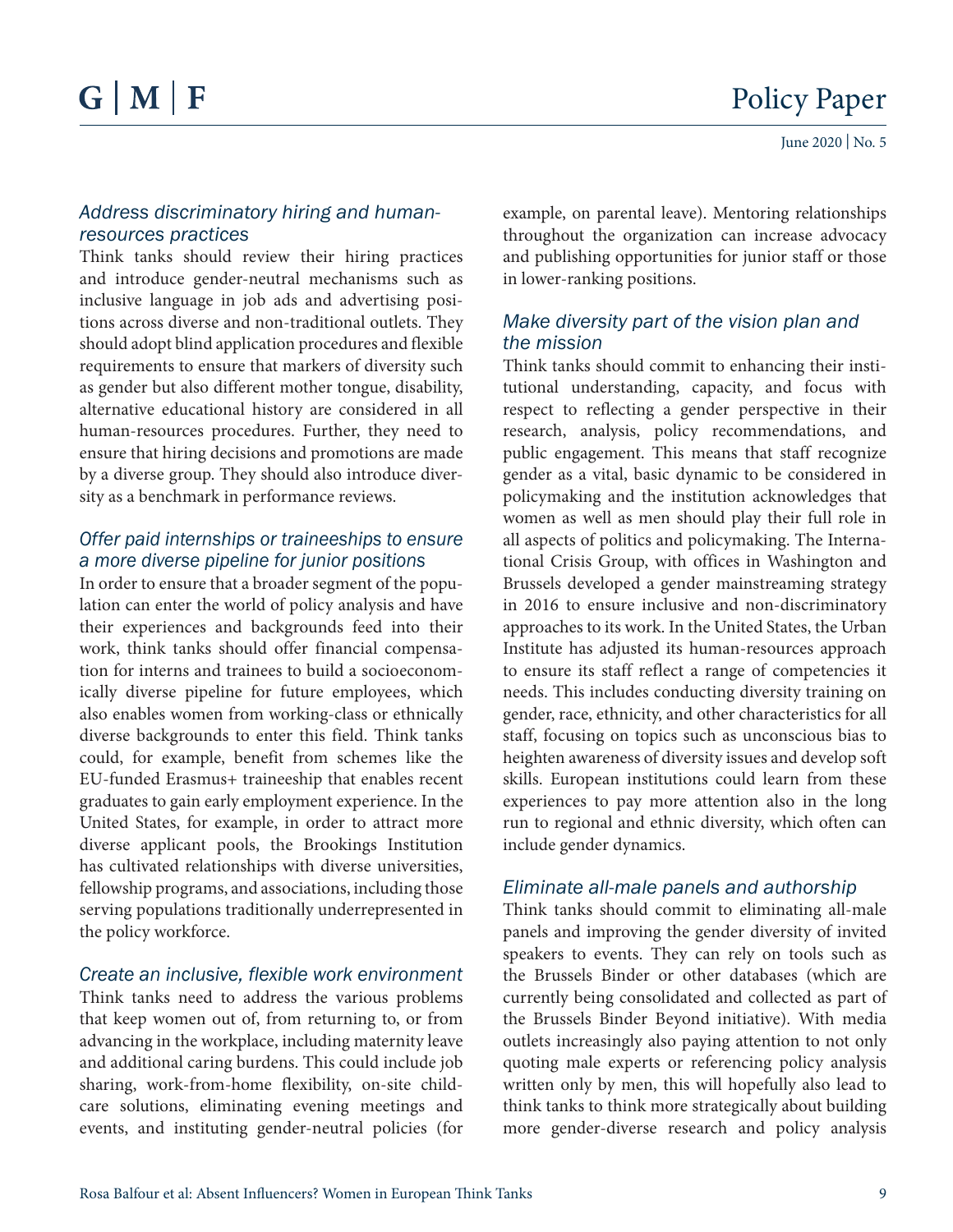teams and thereby lead to publications from more diverse authors.

#### *Address criteria and methods for tasks and promotion*

The statistics presented here hint at the possibility that women, while they are represented in equal numbers to men at the non-senior level of content work, are not enjoying professional development that leads them to senior positions. Think tanks need to investigate the reasons for this imbalance and identify ways to counter it. The culprits often pointed to are work-life balance as well as the travel and other demands that think-tank life require. Yet other demanding sectors—such as politics, the civil service, or private sector enterprises—have been able to design policies to support parenting and a better balance between professional and personal life. Think tanks, which often have smaller and more informal structures, can accommodate the diverse needs of its staff.

Targeted trainings to counter possible bias against female expertise and to boost women's prospects to move into senior positions should be used. This could also include ensuring pay equity through transparency and developing methods such as performance reviews to track improvements.

In Europe, the "revolving door" culture, whereby think tankers move in and out of government administration to directly support policymaking as advisers, is far less established and widespread than in the United States. This entrenches low turnover in senior think tank positions and fewer opportunities for women to move up the hierarchy. Often, when senior think tankers in management positions do move, the expectation is to retain the titles earned. Directors

and presidents tend to be reluctant to relinquish their titles when they step down from management roles or move to different positions in other organizations. One way to increase the number of women in leadership positions would be to think more fluidly about the roles senior experts can play within a think tank. Once a director does not mean always a director: time off to write a book can help a senior women expert gain experience in senior management and enable her to move more easily on and up. Think tankers are professional multi-taskers as well as experts; a rotation of responsibilities would help women and men think differently about their tasks and offer prospects of professional growth.

### *Promote cooperation on diversity and inclusion*

Think tanks and policy institutions should share with one another best practices and approaches that have produced measurable results. Because think tanks tend to be relatively small organizations, introducing change in staff composition and internal processes may be hard in the short term. Sharing experiences and increasing peer pressure can help think tanks persevere in their goals and make positive change processes sustainable over time.

In Europe, it is difficult to speak of a uniform think tank sector. Differences among institutions in terms of size, funding mechanisms, and programs, as well as diverse methods when it comes to structures and titles, make generalization tricky. Financial hardship can put constraints on change and adaptation—which can be further impaired by the lack of people rotating in and out of positions. Yet, their common purpose of providing expertise to policymakers, the media, and the general public puts a certain responsibility on them to adjust.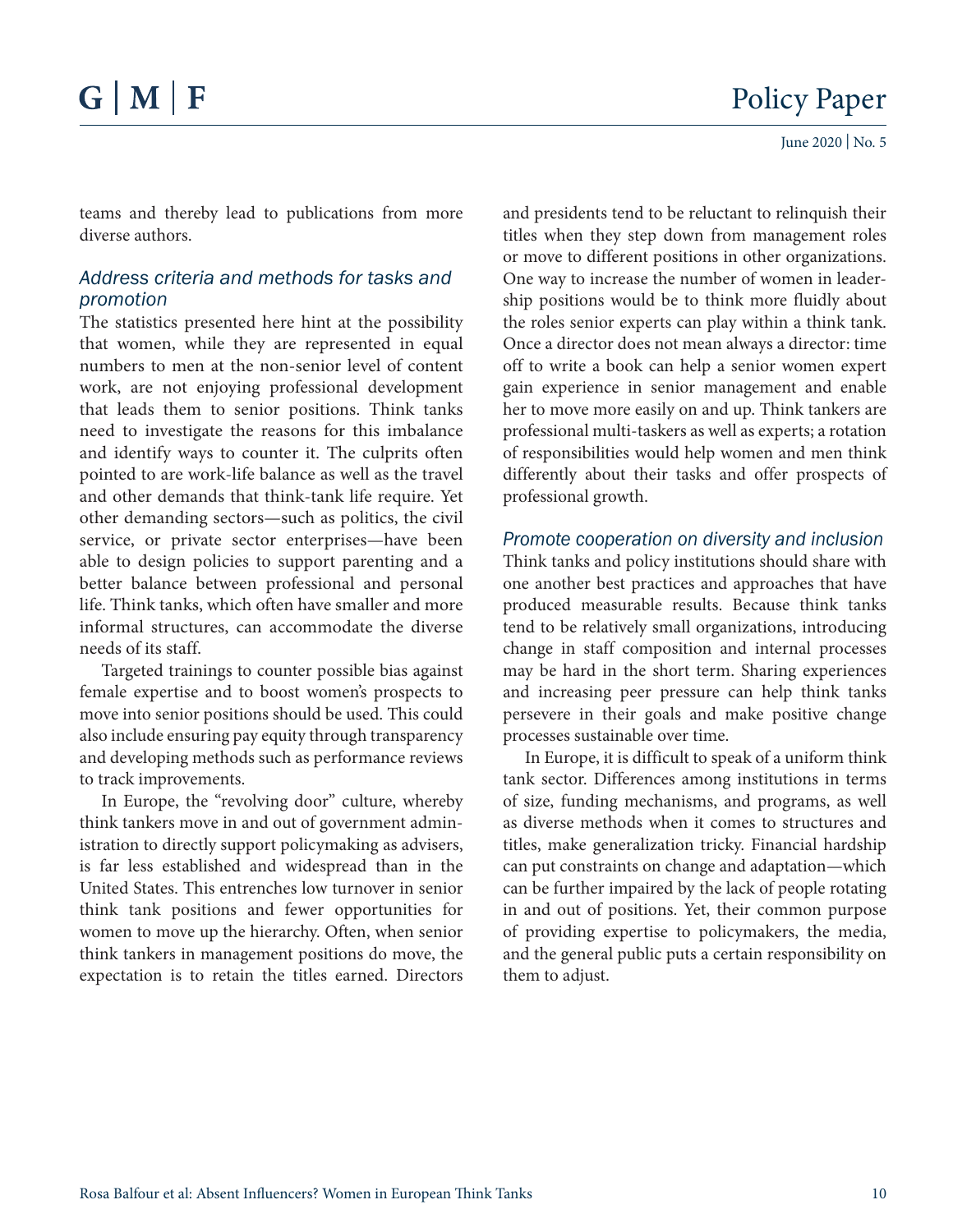### Annex 1. Methodology

This paper examines the gender balance in 25 think tanks based the European Union (15 in Western Europe and 10 in Central Europe). It shows the proportion of men and women employed by these as well as the functions and positions held by each group. The data differentiates between "content" (full time, salaried researchers) and "non-content" positions (administration, finance, IT, communications, logistics, development, and human resources). The data also differentiates between the leadership position of a think tank (usually the director), the representative role (usually the president), the executive or management team, and the board. The data also distinguishes between senior (deputy directors, program directors, senior researchers) and non-senior (mid-career and lower-level staff) positions.

The cases were drawn from the Global Go To Think Tank Index 2019, published by the Think Tanks and Civil Societies Program of the University of Pennsylvania's Lauder Institute. This source was chosen despite some limitations, which required adaptation. To focus on EU member states, we chose the first 15 in the Western European ranking and the first 10 from EU member states in the Global Go To Think Tank Index for Central and Eastern Europe. To focus on independent think tanks, partisan organizations, such as political party foundations and advocacy NGOs, were not considered.

The other point of departure was the WIIS Gender Scorecard: Washington, DC, Think Tanks—2018. This looked at gender equality in foreign and security policy think tanks but, given that in Europe most think tanks have a wider policy approach, the selection here was not limited to ones working on international politics. Unlike the WIIS study, this one also includes all think tank staff and not just expert or research staff. "Organizational" staff are included as many thinktank activities revolve around convening and other mixed activities in which organizational staff play a fundamental role. Even if these employees are not producing expert analysis, the design and communication of these activities contributes indirectly to the policy-shaping role of think tanks. In addition, like all organizations, think tanks can only function with organizational staff, often working in the shadow of those visible in the policy debate.

#### **Challenges**

Data collection posed some challenges. First, structures and job titles vary across think tanks. This made it sometimes difficult to determine whether a person's job included research and content work or was of an administrative and organizational nature, as well as to compare seniority levels and identify who is part of an executive team. The hierarchy inside think tanks is not always transparent; the head of an institution may not be clearly identifiable if honorary titles are used, and at times the real leading force is second in the hierarchy. Similarly, some think tanks may have no governing board, while others have two, such as an advisory board, and a general board.

The flexible structure allowing think tanks to employ experts and advisers as well as associate fellows for specific areas of research posed a problem for the research. Who qualifies as an employee of the think tank? Here the data is limited to employees whose salary is provided by the think tank, excluding external associate or non-resident fellows, trainees, students, military fellows, consultants, doctoral candidates, and advisers. Especially for smaller think tanks, however, this can mean that staff is exclusively or overwhelmingly organizational, with expertise brought in for specific projects.

The data was collected by public information found on organizations' websites (staff, board composition), and follow-up contact with individual think tanks. A last update was made in March 2020.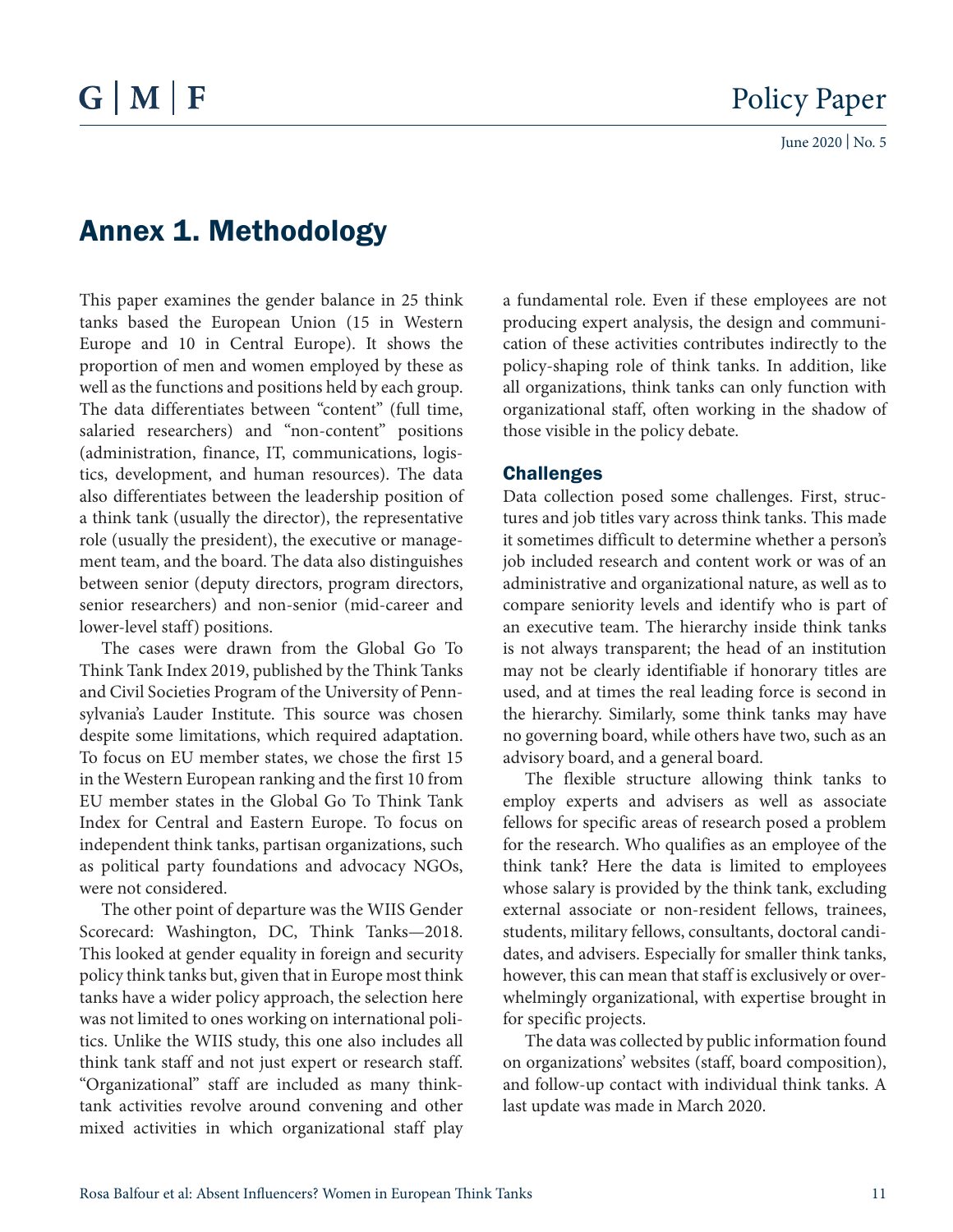### Annex 2. Gender Composition of 25 European Think Tanks

|                                                                                                      |                                     |                     |                     |                |                |                 | <b>Content</b>      |                |                     | <b>Non-Content</b> |                                                                                  |                     |                     |  |
|------------------------------------------------------------------------------------------------------|-------------------------------------|---------------------|---------------------|----------------|----------------|-----------------|---------------------|----------------|---------------------|--------------------|----------------------------------------------------------------------------------|---------------------|---------------------|--|
|                                                                                                      | <b>President</b><br><b>Director</b> |                     | <b>Board</b>        |                | <b>Senior</b>  |                 | <b>Other</b>        |                | <b>Senior</b>       |                    | <b>Other</b>                                                                     |                     |                     |  |
| Male                                                                                                 | Female                              | Male                | Female              | Male           | Female         | Male            | Female              | Male           | Female              | <b>Male</b>        | Female                                                                           | Male                | Female              |  |
| Belgium-Bruegel (28 Male, 20 Female; 58%-42%)                                                        |                                     |                     |                     |                |                |                 |                     |                |                     |                    |                                                                                  |                     |                     |  |
| $\overline{O}$                                                                                       | $\circ$                             | 1                   | $\circ$             | 6 <sup>°</sup> | $\overline{5}$ | 8               | $\mathbf{3}$        | $\overline{7}$ | $\overline{4}$      | $\mathbf 1$        | 3                                                                                | 5                   | 5                   |  |
| Belgium-Centre for European Policy Studies (38 Male, 37 Female; 51%-49%)                             |                                     |                     |                     |                |                |                 |                     |                |                     |                    |                                                                                  |                     |                     |  |
| $\mathbf{1}$                                                                                         | $\mathbf 0$                         | 1                   | $\circ$             | 10             | $\overline{4}$ | 8               | $\overline{2}$      | 12             | 18                  | $\overline{5}$     | $\overline{2}$                                                                   | 1                   | 11                  |  |
| Bulgaria-Center for Liberal Strategies (7 Male, 8 Female; 47%-53%)                                   |                                     |                     |                     |                |                |                 |                     |                |                     |                    |                                                                                  |                     |                     |  |
| $\overline{O}$                                                                                       | $\circ$                             | $\circ$             | $\circ$             | $\overline{4}$ | $\mathbf 1$    | 3               | $\overline{4}$      | $\circ$        | $\mathbf{1}$        | $\overline{O}$     | $\overline{O}$                                                                   | $\circ$             | $\overline{2}$      |  |
| Czech Republic-EUROPEUM Institute for European Policy (5 Male, 8 Female; 38%-62%)                    |                                     |                     |                     |                |                |                 |                     |                |                     |                    |                                                                                  |                     |                     |  |
| $\circ$                                                                                              | $\mathbf 0$                         | $\overline{1}$      | $\circ$             | $\overline{O}$ | $\overline{O}$ | $\overline{0}$  | $\circ$             | 3              | $\overline{7}$      | $\overline{O}$     | $\overline{O}$                                                                   | $\overline{1}$      | $\mathbf{1}$        |  |
| Czech Republic-Institute of International Relations Prague (29 Male, 12 Female; 71%-29%)             |                                     |                     |                     |                |                |                 |                     |                |                     |                    |                                                                                  |                     |                     |  |
| $\circ$                                                                                              | $\mathbf 0$                         | $\mathbf{1}$        | $\circ$             | 8              | 3              | 19              | 6                   | $\overline{O}$ | $\circ$             | $\mathsf O$        | $\circ$                                                                          | $\mathbf{1}$        | 3                   |  |
| Czech Republic-Prague Security Studies Institute (18 Male, 11 Female; 62%-38%)                       |                                     |                     |                     |                |                |                 |                     |                |                     |                    |                                                                                  |                     |                     |  |
| $\circ$                                                                                              | $\mathbf 0$                         | 1.                  | $\circ$             | $\mathbf{1}$   | $\circ$        | $\overline{2}$  | $\overline{2}$      | 11             | $6\phantom{a}$      | $\mathsf O$        | $\overline{0}$                                                                   | 3                   | 3                   |  |
|                                                                                                      |                                     |                     |                     |                |                |                 |                     |                |                     |                    | Denmark-Danish Institute for International Studies (36 Male, 36 Female; 50%-50%) |                     |                     |  |
| $\overline{O}$                                                                                       | $\circ$                             | $\mathbf{1}$        | $\circ$             | $\overline{7}$ | $\overline{4}$ | 19              | 11                  | $\overline{4}$ | $\overline{7}$      | $\overline{2}$     | 3                                                                                | 3                   | 11                  |  |
| Estonia-Praxis (9 Male, 22 Female; 29%-71%)                                                          |                                     |                     |                     |                |                |                 |                     |                |                     |                    |                                                                                  |                     |                     |  |
| $\mathbf{O}$                                                                                         | $\mathbf 0$                         | $\circ$             | $\circ$             | $\overline{4}$ | $\overline{2}$ | $\mathbf{1}$    | 4                   | 3              | 11                  | $\mathsf O$        | $\overline{4}$                                                                   | $\mathbf 1$         | $\mathbf{1}$        |  |
| France-French Institute of International Relations (46 Male, 33 Female; 58%;42%)                     |                                     |                     |                     |                |                |                 |                     |                |                     |                    |                                                                                  |                     |                     |  |
| $\overline{1}$                                                                                       | $\mathsf{O}\xspace$                 | $\overline{2}$      | $\mathsf{O}\xspace$ | 23             | 13             | 8               | $\,$ 6 $\,$         | 11             | $\mathbf{3}$        | $\mathbf 1$        | $\overline{2}$                                                                   | $\mathsf{O}\xspace$ | 9                   |  |
| Germany-Ecologic Institute: Science and Policy for a Sustainable World (39 Male, 59 Female; 40%-60%) |                                     |                     |                     |                |                |                 |                     |                |                     |                    |                                                                                  |                     |                     |  |
| $\mathbf 1$                                                                                          | $\overline{O}$                      | $\overline{O}$      | $\overline{1}$      | $6\phantom{a}$ | $\overline{3}$ | 10              | $12 \overline{ }$   | 11             | 20                  | $\overline{4}$     | $6\phantom{a}$                                                                   | $\overline{7}$      | 17 <sup>2</sup>     |  |
| Germany-German Council on Foreign Relations (26 Male, 29 Female; 47%-53%)                            |                                     |                     |                     |                |                |                 |                     |                |                     |                    |                                                                                  |                     |                     |  |
| $\overline{2}$                                                                                       | $\mathsf{O}\xspace$                 | $\circ$             | $\mathbf 1$         | 8              | $\overline{3}$ | 10 <sub>1</sub> | $\sqrt{6}$          | $\overline{4}$ | $9\,$               | $\overline{2}$     | 3                                                                                | $\mathsf{O}\xspace$ | $\overline{7}$      |  |
| Hungary-Center for Security and Defense Studies (10 Male, 2 Female; 83%-17%)                         |                                     |                     |                     |                |                |                 |                     |                |                     |                    |                                                                                  |                     |                     |  |
| $\mathsf{O}\xspace$                                                                                  | $\mathsf{O}\xspace$                 | $\mathsf{O}\xspace$ | $\mathbf 1$         | 8              | $\,1\,$        | $\circ$         | $\mathsf{O}\xspace$ | $\overline{2}$ | $\mathsf{O}\xspace$ | $\overline{O}$     | $\mathsf O$                                                                      | $\mathsf{O}\xspace$ | $\mathsf{O}\xspace$ |  |

Rosa Balfour et al: Absent Influencers? Women in European Think Tanks 12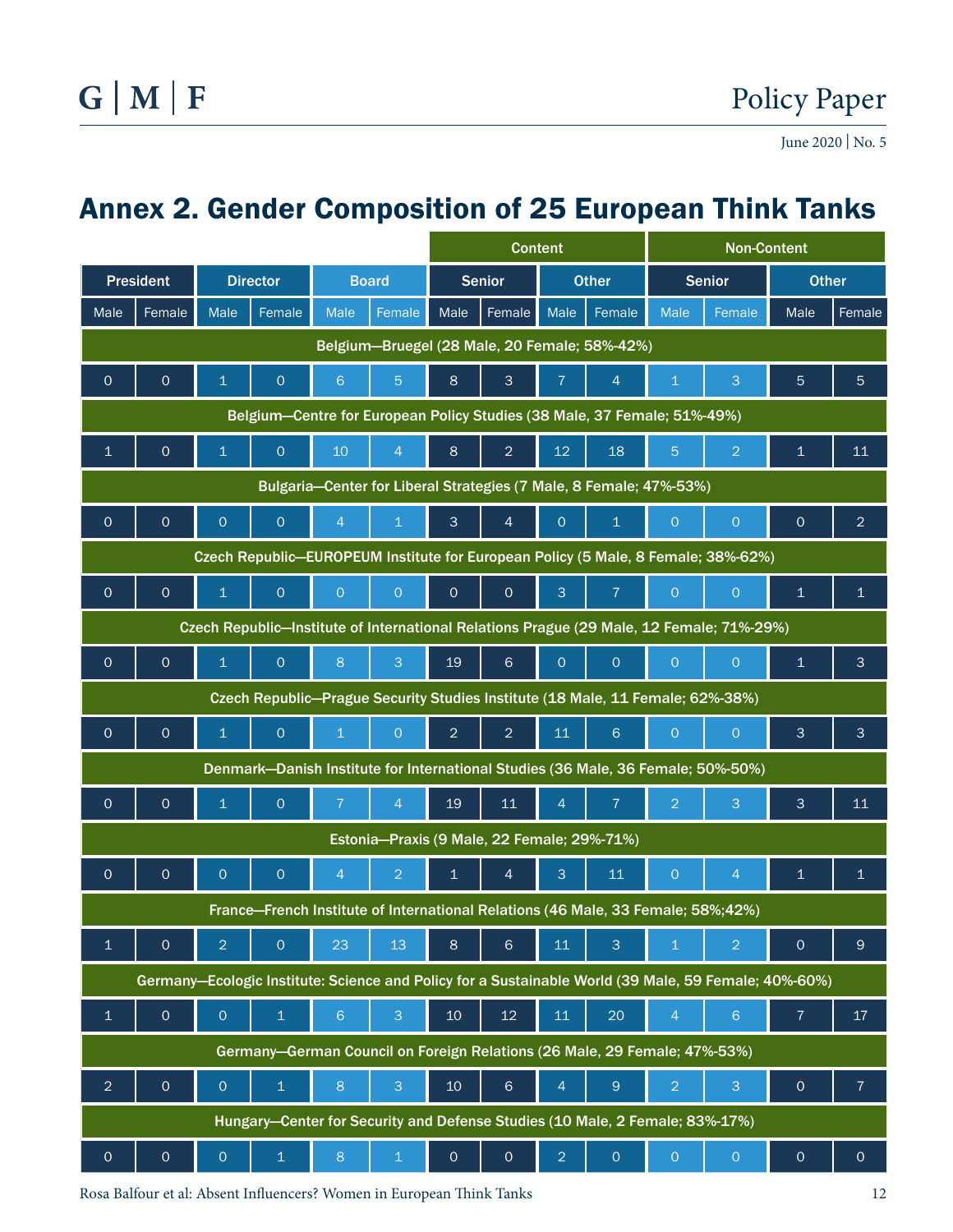### Policy Paper

June 2020 | No. 5

| Male                                                                                       | Female                                                 | <b>Male</b>             | Female                                                                         | Male            | Female         | Male            | Female          | Male            | Female                                                     | <b>Male</b>    | Female         | Male                | Female          |
|--------------------------------------------------------------------------------------------|--------------------------------------------------------|-------------------------|--------------------------------------------------------------------------------|-----------------|----------------|-----------------|-----------------|-----------------|------------------------------------------------------------|----------------|----------------|---------------------|-----------------|
| Italy-Istituto Affari Internazionali (51 Male, 47 Female; 52%-48%)                         |                                                        |                         |                                                                                |                 |                |                 |                 |                 |                                                            |                |                |                     |                 |
| 3                                                                                          | $\mathbf{O}$                                           | $\circ$                 | $\mathbf{1}$                                                                   | 25              | 12             | 10 <sup>°</sup> | $\overline{7}$  | 6               | 12                                                         | $\overline{2}$ | $\overline{2}$ | 5                   | 13              |
| Italy-Istituto per gli Studi di Politica Internazionale (85 Male, 40 Female; 68%-32%)      |                                                        |                         |                                                                                |                 |                |                 |                 |                 |                                                            |                |                |                     |                 |
| $\overline{4}$                                                                             | $\circ$                                                | $\overline{1}$          | $\circ$                                                                        | 57              | $\overline{7}$ | $10$            | $\overline{4}$  | 10 <sup>°</sup> | $6\phantom{1}$                                             | 3              | 15             | $\circ$             | 8               |
| Latvia-Providus (2 Male, 4 Female; 33%-67%)                                                |                                                        |                         |                                                                                |                 |                |                 |                 |                 |                                                            |                |                |                     |                 |
| $\mathsf O$                                                                                | $\mathsf O$                                            | $\circ$                 | $\mathbf{1}$                                                                   | $\overline{O}$  | $\overline{O}$ | $\mathbf 0$     | $\overline{2}$  | $\overline{2}$  | $\mathbf{1}$                                               | $\circ$        | $\circ$        | $\mathbf 0$         | $\circ$         |
| Lithuania-Lithuanian Free Market Institute (12 Male, 11 Female; 52%-48%)                   |                                                        |                         |                                                                                |                 |                |                 |                 |                 |                                                            |                |                |                     |                 |
| $\mathbf{O}$                                                                               | $\mathsf{O}\xspace$                                    | $\circ$                 | $\mathbf{1}$                                                                   | 10 <sup>°</sup> | $\overline{2}$ | $\overline{O}$  | $\overline{1}$  | $\overline{2}$  | 3                                                          | $\overline{O}$ | $\overline{2}$ | $\mathbf 0$         | $\overline{2}$  |
| Netherlands-Clingendael (33 Male, 36 Female; 48%-52%)                                      |                                                        |                         |                                                                                |                 |                |                 |                 |                 |                                                            |                |                |                     |                 |
| $\mathbf{O}$                                                                               | $\mathsf{O}\xspace$                                    | $\mathbf{1}$            | $\mathsf O$                                                                    | $\overline{5}$  | $\overline{2}$ | $\mathsf{9}$    | $8\phantom{1}$  | 14              | 19                                                         | $\circ$        | $\mathbf{1}$   | 4                   | $6\phantom{1}$  |
| Poland-Polish Institute of International Affairs (18 Male, 11 Female; 62%-38%)             |                                                        |                         |                                                                                |                 |                |                 |                 |                 |                                                            |                |                |                     |                 |
| $\circ$                                                                                    | $\circ$                                                | $\mathbf{1}$            | $\circ$                                                                        | $\mathbf{1}$    | $\overline{O}$ | $\overline{2}$  | $\overline{2}$  | 11              | $6 \,$                                                     | $\overline{O}$ | $\circ$        | 3                   | 3               |
| Slovakia-Slovak Foreign Policy Association (20 Male, 4 Female; 83%-17%)                    |                                                        |                         |                                                                                |                 |                |                 |                 |                 |                                                            |                |                |                     |                 |
| $\circ$                                                                                    | $\mathsf{O}\xspace$                                    | $\mathbf{1}$            | $\mathbf 1$                                                                    | 11              | $\mathbf{1}$   | $\circ$         | $\circ$         | $\,8\,$         | $\mathbf{1}$                                               | $\circ$        | $\mathbf{1}$   | $\circ$             | $\circ$         |
|                                                                                            |                                                        |                         | Spain-Barcelona Centre for International Affairs (33 Male, 23 Female; 59%-41%) |                 |                |                 |                 |                 |                                                            |                |                |                     |                 |
| $\mathbf{1}$                                                                               | $\circ$                                                | $\mathbf{1}$            | $\mathsf O$                                                                    | 16              | 3              | 3               | $\overline{4}$  | 6               | $\overline{4}$                                             | $\overline{2}$ | $\overline{2}$ | $\overline{4}$      | 10 <sup>°</sup> |
|                                                                                            |                                                        |                         |                                                                                |                 |                |                 |                 |                 | Spain-Elcano Royal Institute (64 Male, 32 Female; 67%-33%) |                |                |                     |                 |
| $\overline{2}$                                                                             | $\mathbf{O}$                                           | $\overline{2}$          | $\circ$                                                                        | 30              | 8              | 23              | 11              | $\overline{4}$  | $\overline{4}$                                             | $\overline{2}$ | 5              | 1                   | 4               |
| United Kingdom-Adam Smith Institute (26 Male, 3 Female; 90%-10%)                           |                                                        |                         |                                                                                |                 |                |                 |                 |                 |                                                            |                |                |                     |                 |
| $\mathbf{O}$                                                                               | $\circ$                                                | $\mathbf{1}$            | $\overline{O}$                                                                 | $\overline{O}$  | $\overline{O}$ | 18              | $\circ$         | 6               | $\overline{2}$                                             | $\mathbf 1$    | $\mathbf{1}$   | $\mathsf{O}\xspace$ | $\circ$         |
| United Kingdom-Chatham House (61 Male, 105 Female; 37%-63%)                                |                                                        |                         |                                                                                |                 |                |                 |                 |                 |                                                            |                |                |                     |                 |
| $\mathsf{O}\xspace$                                                                        | $\mathsf{O}\xspace$                                    | $\mathbf{1}$            | $\mathsf{O}\xspace$                                                            | $\overline{9}$  | $\overline{7}$ | 19              | 15 <sub>2</sub> | $\bf 8$         | $10$                                                       | 14             | 22             | 10                  | 51              |
| United Kingdom-International Institute for Strategic Studies (70 Male, 38 Female; 65%-35%) |                                                        |                         |                                                                                |                 |                |                 |                 |                 |                                                            |                |                |                     |                 |
| $\mathsf O$                                                                                | $\mathsf{O}\xspace$                                    | $\overline{\mathbf{1}}$ | $\mathsf{O}\xspace$                                                            | 22              | $\overline{4}$ | 18              | $\overline{4}$  | 13              | $\overline{7}$                                             | $\overline{4}$ | $\,8\,$        | 12                  | 15              |
|                                                                                            | United Kingdom-LSE IDEAS (20 Male, 18 Female; 53%-47%) |                         |                                                                                |                 |                |                 |                 |                 |                                                            |                |                |                     |                 |
| $\mathsf O$                                                                                | $\mathsf{O}\xspace$                                    | $\overline{2}$          | $\mathsf{O}\xspace$                                                            | $\overline{5}$  | $\overline{2}$ | $\overline{5}$  | $\overline{a}$  | $\sqrt{6}$      | $\overline{7}$                                             | $\,$ 1 $\,$    | $\mathbf{1}$   | $\mathbf{1}$        | $6\phantom{1}$  |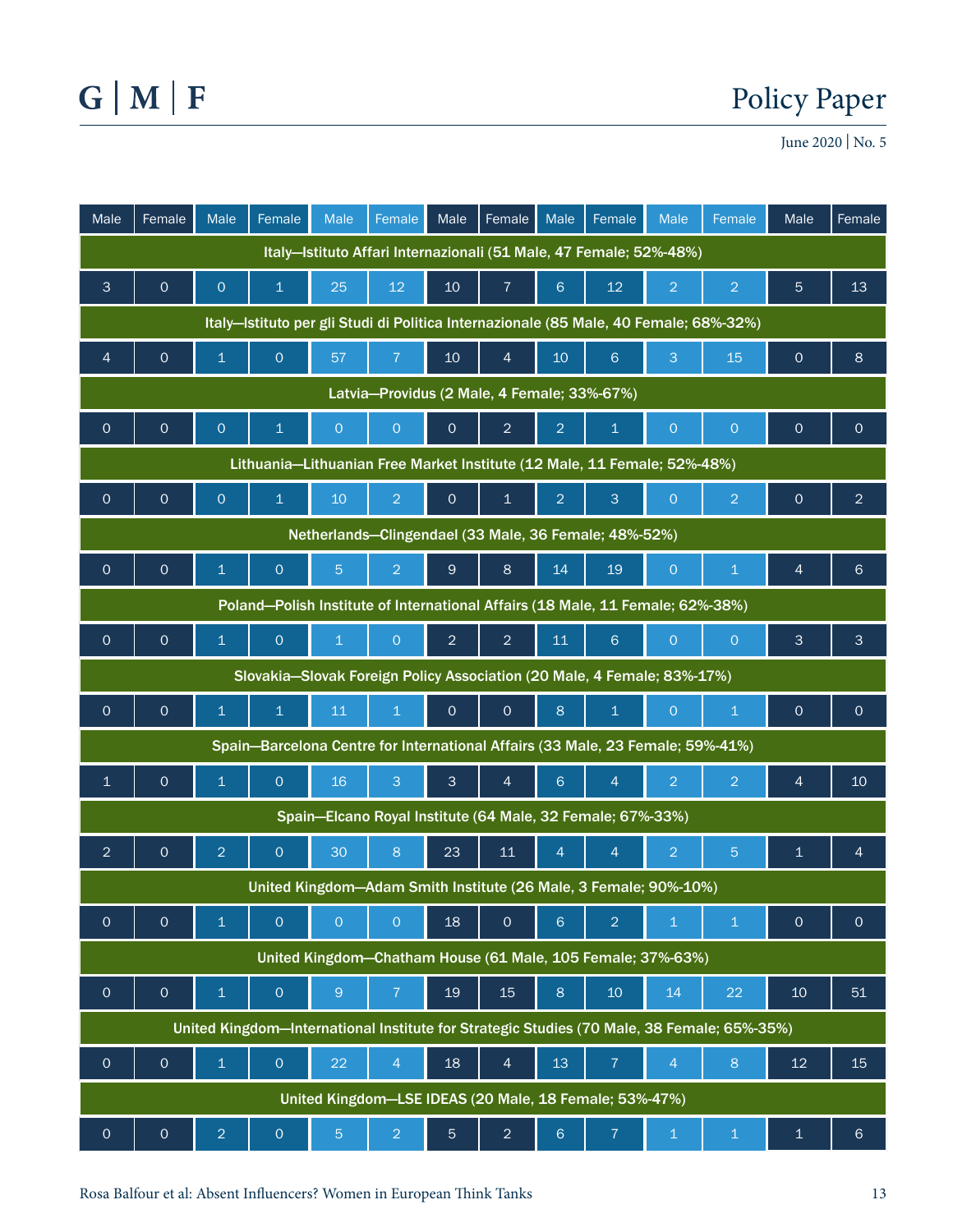| <b>GMF Gender Composition</b> |              |                       |                |              |                |        |        |                |        |                |                |                    |        |              |        |
|-------------------------------|--------------|-----------------------|----------------|--------------|----------------|--------|--------|----------------|--------|----------------|----------------|--------------------|--------|--------------|--------|
| <b>President</b>              |              | <b>Executive Team</b> |                | <b>Board</b> |                |        |        | <b>Content</b> |        |                |                | <b>Non-Content</b> |        | <b>Total</b> |        |
| Male                          | Female       | Male                  | Female         | Male         | Female Male    |        | Female | Male           | Female | <b>Male</b>    | Female         | <b>Male</b>        | Female | <b>Male</b>  | Female |
|                               |              |                       |                |              |                | Senior |        | Other          |        | <b>Senior</b>  |                | Other              |        |              |        |
| $\circ$                       | $\mathbf{1}$ | 4                     | $\overline{2}$ | 12           | $\overline{7}$ | 14     | 17     | 25             | 43     | $\overline{4}$ | $\overline{4}$ | 15                 | 17     | 74           | 91     |
| $\overline{1}$                |              | 6                     |                | 19           |                | 31     |        | 68             |        | 8              |                | 32                 |        | 165          |        |
|                               | 100%         | 67%                   | 33%            | 63%          | 37%            | 45%    | 55%    | 37%            | 63%    | 50%            | 50%            | 47%                | 53%    | 45%          | 55%    |

### Annex 3. GMF Gender Composition

The German Marshall Fund of the United States (GMF) is not included in the study due to its transatlantic presence with headquarters in the United States and seven offices in Europe, which makes it difficult to compare it with other European think tanks. However, GMF recently compiled its demographic data and can therefore also serve as an example. As of February, it had 145 staff members and 19 (voting) board members.

GMF has a relatively balanced gender composition, though it has more women in non-senior positions. As in other think tanks studied, women at GMF in senior positions often have organizational tasks, such

as HR or partnerships, or people management tasks, arguably crucial functions in an organization that is, nevertheless, primarily recognized for its intellectual output.

After an initial informal working group looked at unconscious biases and provided some reflections, a formal working group developed a survey within the organization to gather and analyze demographic data. This was then presented with recommendations to the executive team, which resulted in a recent statement by GMF's president on diversity and inclusion," in December 2019<sup>1</sup> and the formation of a diversity and inclusion committee.

<sup>1 &</sup>quot;Statement from President Karen Donfried on Diversity and Inclusion at [GMF,](http://www.gmfus.org/press-releases/statement-president-karen-donfried-diversity-and-inclusion-gmf)" December 12, 2019.